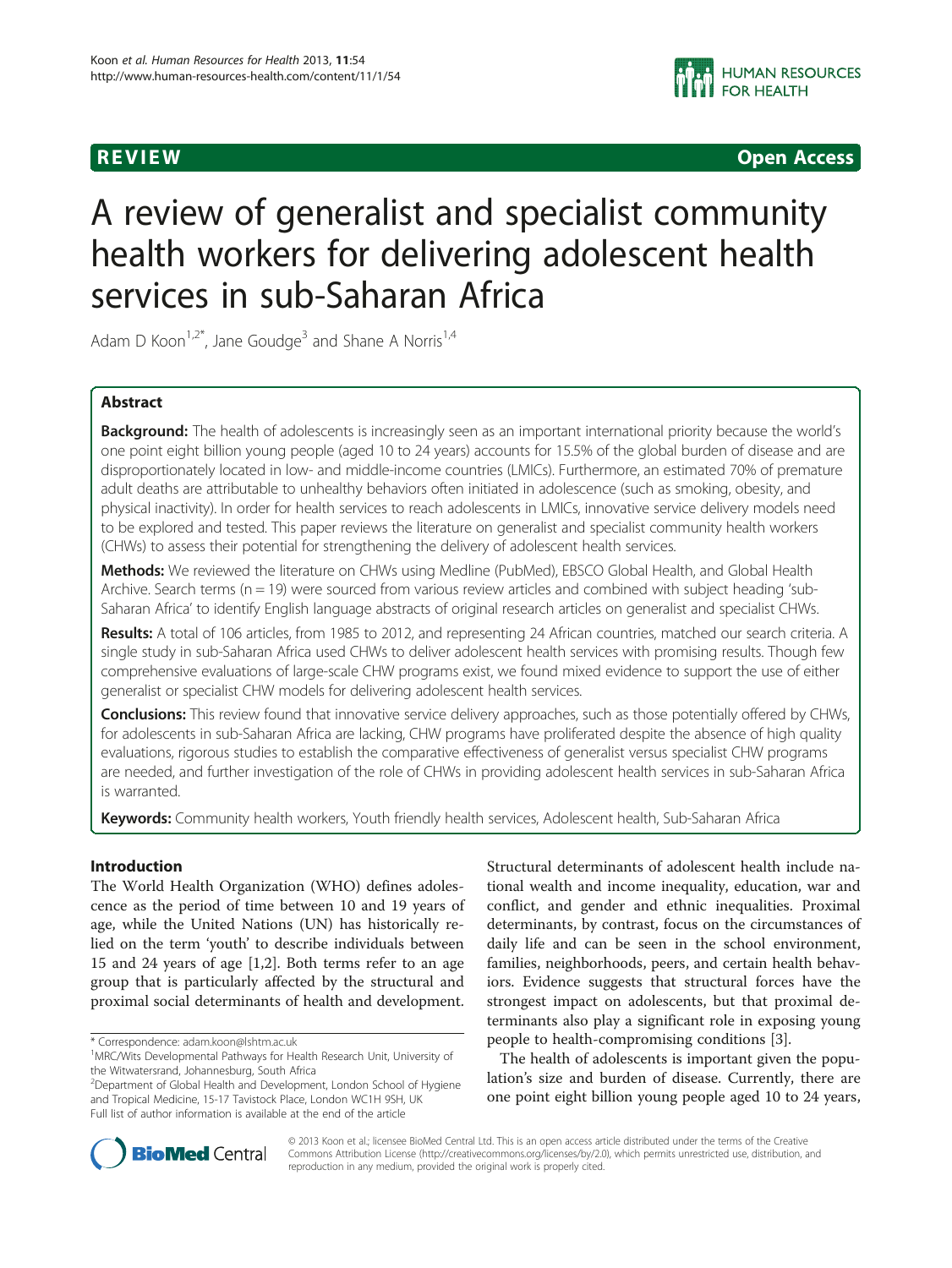which represents 27% of the global population. Over 90% of this age group is located in low- and middleincome countries (LMICs). Young people aged 10 to 24 account for at least 15.5% of the global burden of disease and, in a given year, an estimated two point six million young people may die from road traffic accidents, selfinflicted injuries, and violence, among other causes [\[4,5](#page-7-0)]. Though the adolescent share of burden of disease (15.5%) is proportionately lower than their share of the population (27%), an estimated 70% of premature adult deaths are attributable to health behaviors often begun in adolescence (such as smoking, obesity, and physical inactivity) [\[2](#page-7-0)]. Also, adolescent health affects at least five of the Millennium Development Goals (MDG), particularly MDG 5 on maternal health and access to reproductive health as well as MDG 6 on HIV/AIDS, malaria, and other diseases [[6\]](#page-7-0).

In 2002, WHO suggested an approach for adolescent health, called Adolescent Friendly Health Services (AFHS) [[1\]](#page-7-0). The Adolescent Friendly Health Services model focuses on providing a package of health services that addresses specific health needs of adolescents in low-, middle-, and high-income countries (see Additional file [1](#page-7-0) for characteristics of AFHS). Over time, this package of services has been broadened to include the health needs of young people 10 to 24 years of age and is accordingly called Youth Friendly Health Services (YFHS) [\[7](#page-7-0)]. While some programs have experienced success [\[8](#page-7-0)], often YFHS are plagued by poor coverage, inadequate implementation, or brief follow-up periods [[9,10](#page-7-0)]. Despite this, there have been calls for YFHS to be brought to scale and to be implemented over a longer period of time [[11](#page-7-0)-[13\]](#page-7-0).

Systematic reviews of efforts to increase utilization of adolescent health services in LMICs, reported that the evidence was often limited by weak study design [\[14,15](#page-7-0)], such as lack of data on process evaluations, long-term follow-up, cost-effectiveness, scale-up, and the impact on health outcomes. Thus, more research is warranted to establish effective modes of delivering adolescent health services if YFHS is to be adopted in LMICs. Furthermore, new service delivery strategies will need to account for the shortage of health workers that cripple many LMIC health systems [\[16](#page-7-0)].

One approach might be to use community health workers (CHWs) to channel facility-based YFHS to households in the wider community. The reasons for this are multiple. First, CHWs have been in existence for at least 50 years and well-established programs exist in many LMICs [\[17\]](#page-7-0). Second, strategies to strengthen YFHS do not require advanced technical or clinical training [[18\]](#page-7-0). Third, there exist many types of CHWs [[19\]](#page-7-0) and YHFS could potentially draw from the experience of CHWs in different settings, at different times, and with different responsibilities. Fourth, the CHW

model focuses on engaging the target population on favorable grounds and in ways that facilitate the uptake of healthy behaviors [[20\]](#page-7-0), which is precisely the sensitive community-based approach necessary for YHFS. Fifth, though the WHO framework identifies 'outreach workers' as a potential component of adolescent health programs, there is little indication that this actually being implemented in LMICs [[18](#page-7-0)].

To explore these ideas, we reviewed the literature on CHW programs in sub-Saharan Africa. Our objectives were two-fold. First, we determined whether there was evidence to support the delivery of adolescent health services through CHWs in sub-Saharan Africa. Second, we organized the findings based on two broad typologies of CHWs for comparison. This included a review of 'specialist' and 'generalist' CHWs. We defined 'specialist' CHWs as those who have acquired and deployed a narrowly defined set of skills determined by population group (such as, maternal health) or disease (such as, tuberculosis). 'Generalist' CHWs, by contrast, have a broader mandate, which attempts to serve the primary healthcare needs of the whole community. As depicted in Table [1](#page-2-0), the main differences between specialist and generalist CHWs are the scope of training and job responsibilities.

# **Methods**

A review of the peer-reviewed literature was conducted for original research articles on CHW programs in sub-Saharan Africa (see Figure [1](#page-3-0)). The following electronic databases were searched in October 2012: PubMed-Medline, EBSCO, Global Health and Global Health Archive (up to October 2012). Additionally, Google and Google Scholar search engines were used to identify sources not included in the electronic databases. Lastly, we made use of five important CHW reviews [\[17,20](#page-7-0)[-23](#page-8-0)], particularly WHO's exhaustive 2010 CHW report [\[19](#page-7-0)], for search terms and additional references. All English language abstracts from 1950 to October 2012 were included. For our purposes, we defined a CHW as a lay individual responsible for providing various health services at the community level. Search terms included a combination of the MeSH term "sub-Saharan Africa" with the following: MeSH-"Community Health Worker", MeSH-"Village Health Worker", "Lay Health Worker", "Health Extension Worker", "Village Health Teams", "Agentes Polivalentes Elementares", "Women Group Leaders", "Village Malaria Worker", "Nutrition Volunteers", "Nutrition Worker", "Community Drug Distributor", "Village Health Helper", "Mother Coordinator", "Village Drug-kit Coordinator", "Community Reproductive Health Worker", "Community Mobilizers", "Health Promoter", "Peer Counselors", and "Traditional Birth Attendants". Commentaries, editorials, dispatches from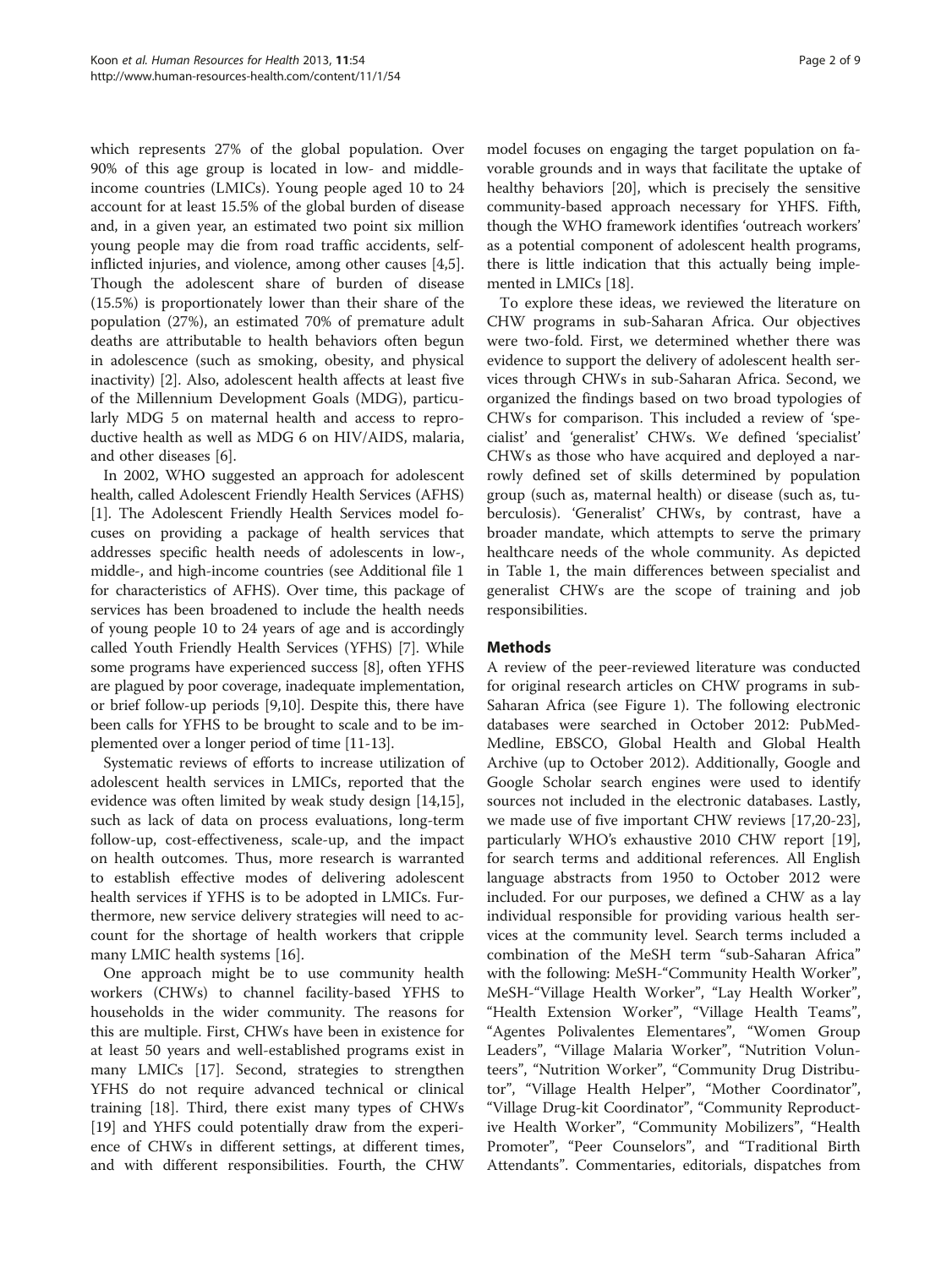|                           | Generalist                                                                                                                                                                            | <b>Specialist</b>                                       |  |  |  |  |  |  |
|---------------------------|---------------------------------------------------------------------------------------------------------------------------------------------------------------------------------------|---------------------------------------------------------|--|--|--|--|--|--|
| Recruitment               | Community involved in identification and selection of potential CHWs                                                                                                                  |                                                         |  |  |  |  |  |  |
|                           | Advertisement for candidates through multiple media outlets                                                                                                                           |                                                         |  |  |  |  |  |  |
|                           | Criteria: 18 to 40 years of age, from local community, permanent resident, literate, motivated                                                                                        |                                                         |  |  |  |  |  |  |
| Training                  | Initial: six months                                                                                                                                                                   | Initial: one to two weeks                               |  |  |  |  |  |  |
|                           | On-the-job: six months                                                                                                                                                                | On-the-job: two weeks                                   |  |  |  |  |  |  |
|                           | Ongoing: once per month                                                                                                                                                               |                                                         |  |  |  |  |  |  |
|                           | Refresher: every six months                                                                                                                                                           |                                                         |  |  |  |  |  |  |
|                           | Consists of didactic, interactive sessions                                                                                                                                            | Consists of didactic, interactive sessions              |  |  |  |  |  |  |
|                           | Core training                                                                                                                                                                         | Core training                                           |  |  |  |  |  |  |
|                           | Access resources, service coordination, crises management,<br>knowledge of health services, leadership, organizational skills,<br>interpersonal communication skills, confidentiality | Promotive, preventive, and therapeutic<br>interventions |  |  |  |  |  |  |
| Job responsibilities      | Many                                                                                                                                                                                  | Few                                                     |  |  |  |  |  |  |
|                           | <b>Broad</b>                                                                                                                                                                          | Specific                                                |  |  |  |  |  |  |
| Monitoring and evaluation | One supervisor per 20 to 25 CHWs                                                                                                                                                      |                                                         |  |  |  |  |  |  |
|                           | Fvaluation                                                                                                                                                                            |                                                         |  |  |  |  |  |  |
|                           | One annual internal evaluation                                                                                                                                                        |                                                         |  |  |  |  |  |  |
|                           | One external evaluation every five years                                                                                                                                              |                                                         |  |  |  |  |  |  |
| Adapated from [19].       |                                                                                                                                                                                       |                                                         |  |  |  |  |  |  |

# <span id="page-2-0"></span>Table 1 Generalist versus specialist community health worker typology

the field, and news articles were excluded. Publication of multiple trials within the same study was included. We also excluded articles without an evaluative component, studies that focused on livestock CHW programs, CHW programs outside sub-Saharan Africa, and evaluations of knowledge, attitudes, and practices of CHWs.

Data was extracted from selected articles by AK. All authors agreed on the extraction of the following information from each article: year, location, study design, outcome measures, and job responsibilities. Where possible, the reviewing author indicated recruitment criteria, supervision, and training duration of CHWs; although this information was not explicitly reported by many of the included studies. Authors consulted with each other when ambiguities arose between papers. SN repeated the search to verify the first search and included papers. In delineating between generalist and specialist CHWs, the reviewing author judged which characterization appeared to be most appropriate, according to the definitions agreed upon by all authors.

# Results

Sub-Saharan Africa has seen a large number of CHW programs (as shown in Figure [2](#page-4-0)). A total of 753 articles were returned from our initial search. Applying our exclusion criteria reduced the number of studies to 106. Articles ranged from 1985 to 2012. The number of relevant research articles is rapidly increasing  $(1980s, n = 15;$ 1990s, n = 20; 2000s, n = 55; 2010s, n = 16). The literature shows a semantic shift from 'village health worker' to 'community health worker' over a period of approximately ten years from 1985 to 1995. The term 'lay health worker' is used sporadically throughout, but almost exclusively in South Africa.

A wide variety of studies have been conducted in several African countries. These include small, randomized controlled trials (RCT), such as those examining malaria control in The Gambia [\[24](#page-8-0)], or cross-sectional analysis of specific components of broader national programs, such as Ethiopia's Health Extension Worker program [[25\]](#page-8-0). The most common study designs reported in the literature were cross-sectional  $(n = 21)$ , quasiRCT  $(n = 15)$ , clusterRCT ( $n = 11$ ), simple pre/post ( $n = 11$ ), qualitative  $(n = 10)$ , and RCT  $(n = 10)$ . A total of 24 African countries are host to studies identified by our search criteria. The best-represented countries are Uganda  $(n = 14)$ , South Africa (n = 13), Kenya (n = 9), The Gambia (n = 9), and Nigeria  $(n = 9)$ . Most programs are in rural areas, but urban CHW programs do exist [[26-28\]](#page-8-0).

Many studies are nested within CHW programs, but do not evaluate the CHW component itself. When evaluations were reported, they were not comprehensive and assessed specific services, components, or interventions within the larger program. Similarly, the literature is rich with CHWs acting as field-testing agents for new technologies such as insecticide-treated nets [[29,30\]](#page-8-0). Also, there is a growing presence of nationwide programs in the literature, though no comprehensive evaluations of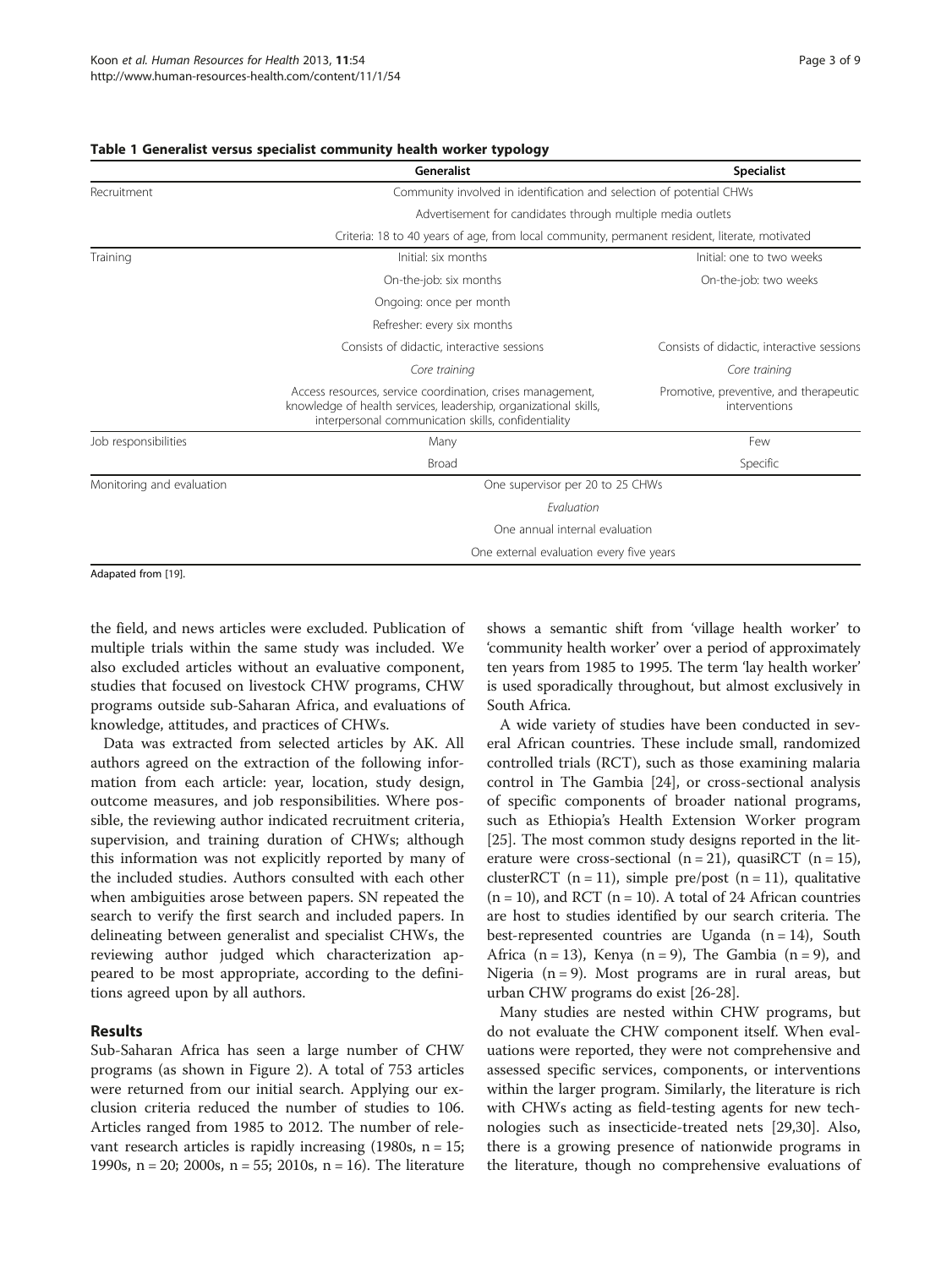<span id="page-3-0"></span>

these programs, outside of the WHO case studies [\[19](#page-7-0)], were found.

Many articles focused on the evaluation of the specialized services that CHWs are expected to perform (see Table [2](#page-5-0)). Whether or not the CHW position was developed specifically for this purpose or these skills have been included for trial purposes, is not always clear. The number of articles for CHWs providing specialized services varied by theme such as malaria  $(n = 24)$ , child health (n = 14), tuberculosis (n = 11), and nutrition (n = 8). Generalist CHW programs, however, were reported by 17 articles. A single article matched our search criteria that referred to CHWs delivering adolescent health services [[31](#page-8-0)].

# **Discussion**

In addressing our first aim, we found limited evidence on the delivery of adolescent health services through CHWs. The single article by Ross et al., which referred to a large-scale community randomized trial in Tanzania,

demonstrated that existing CHWs could help improve knowledge, reported attitudes and behaviors of adolescents on HIV and sexual health [[31](#page-8-0)]. In this study, two to four CHWs attached to a government facility were trained to deliver YFHS in addition to family planning services and case management of sexually transmitted infections. These CHWs were trained for one week and supervised quarterly by eight staff members from a reputable non-governmental organization (NGO). As one of four components of the intervention, however, it is unclear how much of the program's success was attributable to the involvement of CHWs. In addition to training CHWs to provide YFHS, the project launched community activities, teacher-led, peer-assisted sexual health education in levels 5 to 7 of primary school, and peer condom social marketing. While these additional components likely had a sizable effect on the reported outcomes, the authors maintain that it is possible to effectively deliver adolescent health services through established CHW programs [[31](#page-8-0)]. More research of this caliber should be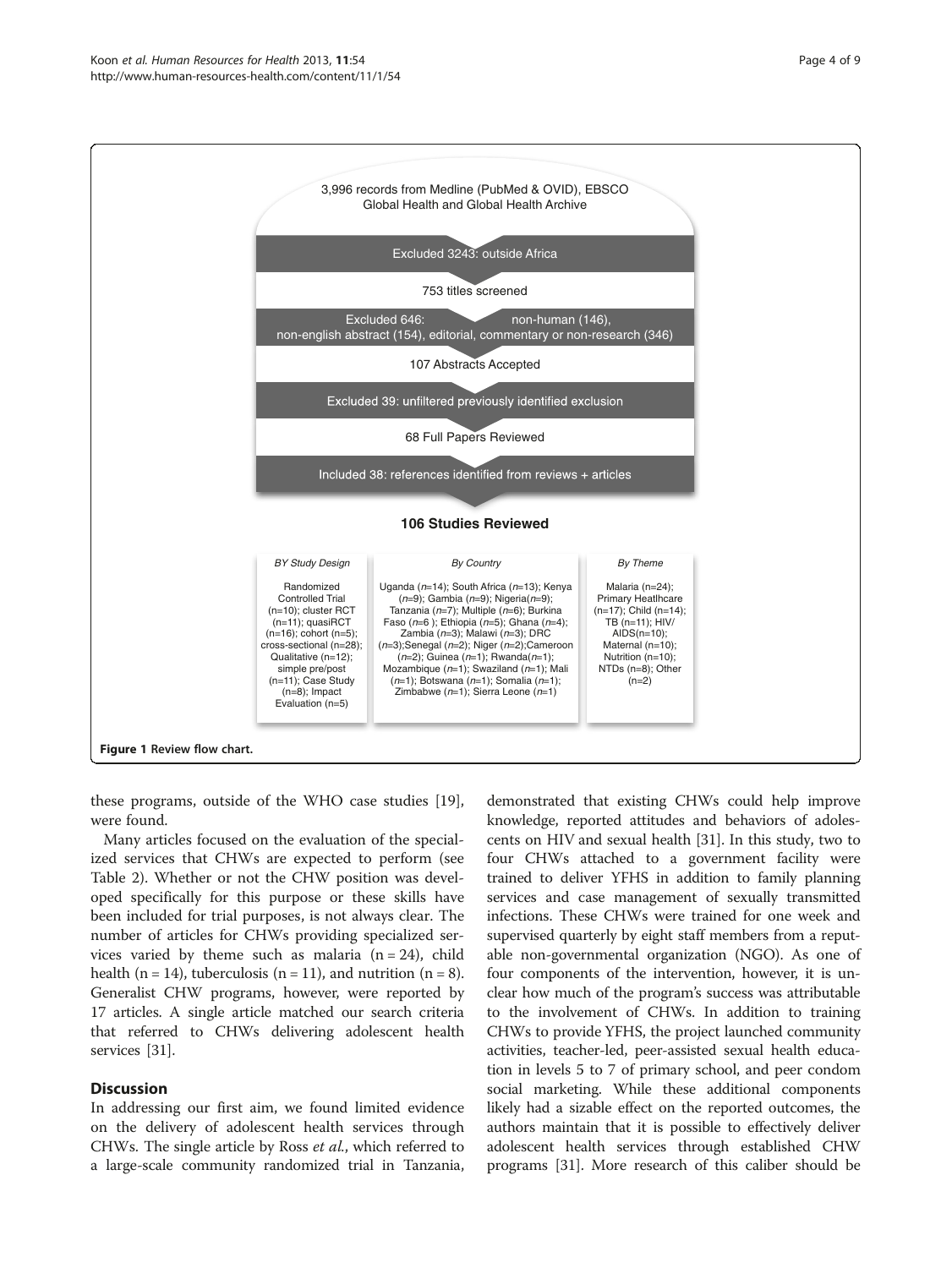<span id="page-4-0"></span>

conducted in different African settings to further validate these findings.

Another key finding is that limited evidence exists on the impact of CHWs in sub-Saharan Africa. Global reviews have described a wealth of mixed evidence from CHWs around the world, but very few high quality studies evaluate the health impacts of CHW programs in African countries. Three randomized controlled trials in The Gambia revealed reductions in child mortality (under five years of age) at multiple intervals following the launch of a national program. The reduction in child mortality was 36% after 9 to 21 months [\[24\]](#page-8-0), 77% after 3 to 4 years [[32\]](#page-8-0), and 33% after 6 to 9 years [[33\]](#page-8-0). Another RCT in The Gambia showed a 61% reduction in child mortality 0 to 12 months after CHWs began distributing bed nets [[29](#page-8-0)]. Contrarily, a cluster RCT in northern Ghana found a 14% increase in child mortality which was driven by a 135% increase in 1 to 2 year old mortality 5 years after the roll out of the trial [\[34\]](#page-8-0).

In addition to the limited pool of evidence on the health impacts of CHW programs in sub-Saharan Africa, few programs or process assessments have been conducted. A comparative case study conducted by WHO, using a CHW program functionality assessment tool, found Ethiopia's Health Extension Program to be functional (score 29/36), while both Uganda's Village Health Teams (score 20/36) and Mozambique'<sup>s</sup> Agentes Polivantes Elementares (score 19/36) were deemed not functional [\[19\]](#page-7-0).

In addressing our second aim, if programs are implemented appropriately, the evidence suggests that both generalist and specialist CHWs could be a suitable cadre for engaging adolescents on favorable grounds and potentially facilitating the uptake of adolescent health messages. In most generalist and specialist programs, CHWs spend their time engaging with heads of households. It seems feasible that CHWs, with a reasonable workload and with appropriate training regarding adolescent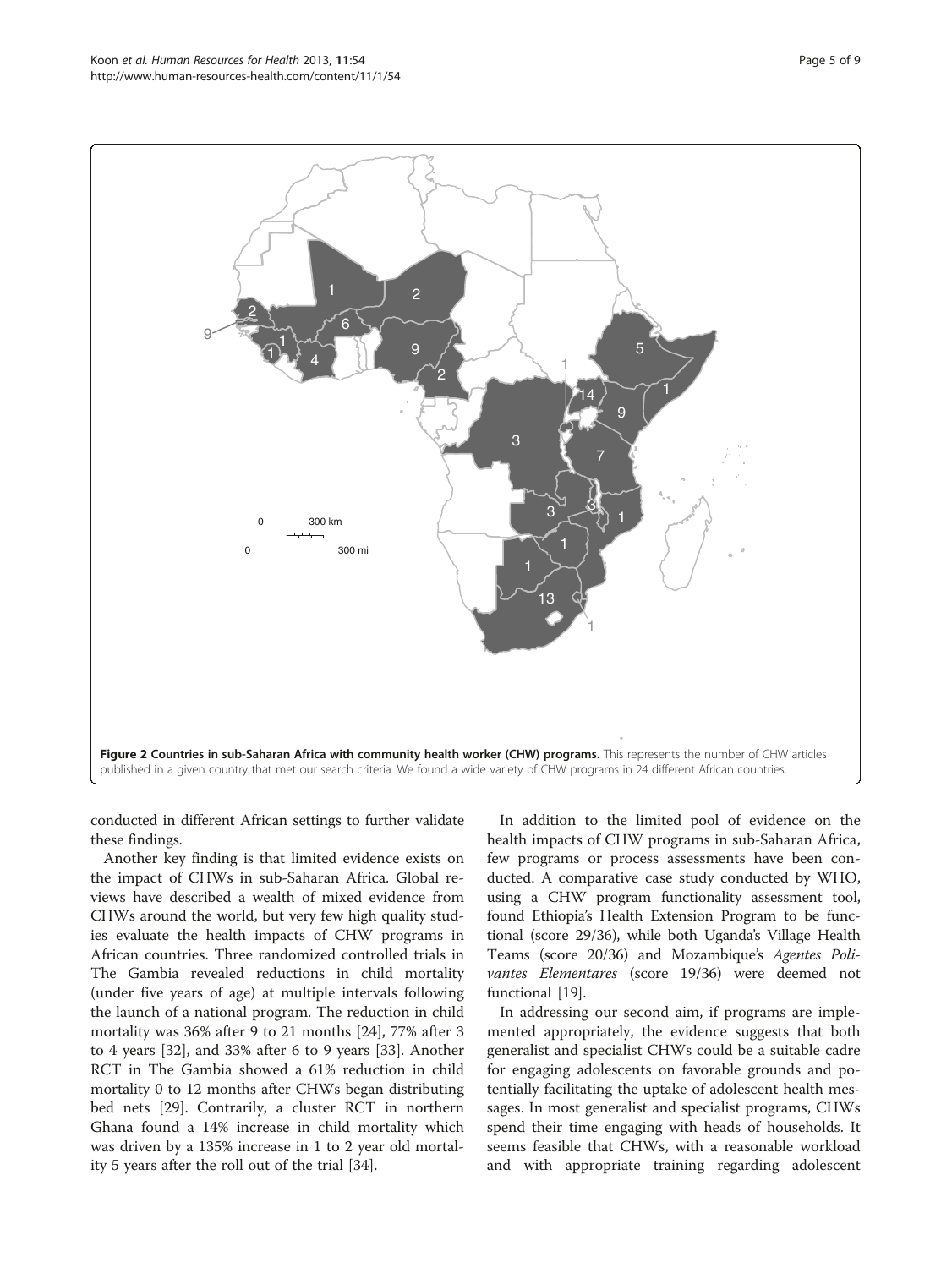(HIV, human immunodeficiency virus; NTDs, neglected tropical diseases; PHC, primary health care; TB, tuberculosis).

rights, would also be able to engage adolescents in confidence. This would allow the CHW to: 1) explain to the adolescent the services offered by the YFHS clinic; 2) distribute information about healthy behaviors such as diet, lifestyle, substance misuse, mental health, and sexual/reproductive health; 3) create space for dialogue that enables adolescents to ask the CHW questions or even to discuss an embarrassing condition. In this way, CHWs could potentially use their credibility within the community to build a rapport with a large cohort of adolescents.

Generalist CHW programs could incorporate skills to promote and address adolescent health at the household level. Though the effectiveness of these generalist CHWs is mixed, universal attributes have been identified that would accommodate adolescent health skills [\[19](#page-7-0)]. Generalist CHWs are typically selected from their communities by a village health committee, a district health official, or by some combination of the two. Generalist CHWs are over the age of 18, literate, and are often female, though some programs have experimented with all-male CHWs [\[35,36](#page-8-0)]. The length of training can vary. For example, Ethiopia's Health Extension Workers receive six to twelve months of training with frequent refresher training, while Uganda's Village Health Team CHWs only receive ten days of initial training with refresher training arising as needed [[19\]](#page-7-0). All generalist CHW programs involve a mixture of didactic and skillsbased components. Supervision is usually by a health worker from an affiliated primary health center. Supervisory visits tend to consist of site visits, document review, and equipment inventories conducted at least every six weeks. Generalist CHWs are responsible for delivering preventive and therapeutic services [\[19\]](#page-7-0), such as community mobilization through health education, water, sanitation and hygiene like in The Gambia [\[33](#page-8-0)],

<span id="page-5-0"></span>

|  |  |  | Table 2 Number of community healthy workers (CHW) articles published by country and specialized CHW service |  |  |  |  |  |  |  |  |  |  |
|--|--|--|-------------------------------------------------------------------------------------------------------------|--|--|--|--|--|--|--|--|--|--|
|--|--|--|-------------------------------------------------------------------------------------------------------------|--|--|--|--|--|--|--|--|--|--|

| Country        |                | Number of CHW articles by specialized services |                |              |                |                |                  |                |                |                |  |  |
|----------------|----------------|------------------------------------------------|----------------|--------------|----------------|----------------|------------------|----------------|----------------|----------------|--|--|
|                | <b>Malaria</b> | PHC                                            | Child          | ${\tt TB}$   | HIV            | Maternal       | <b>Nutrition</b> | <b>NTDs</b>    | Other          | <b>TOTAL</b>   |  |  |
| Uganda         | $\overline{3}$ |                                                | $\overline{a}$ | $\mathbf{1}$ | $\mathbf{1}$   |                | $\mathbf{1}$     | $\,$ 6 $\,$    |                | 14             |  |  |
| South Africa   |                | 3                                              | 1              | 4            | $\overline{2}$ | $\mathbf{1}$   | $\overline{a}$   |                |                | 13             |  |  |
| Kenya          | $\overline{2}$ | $\overline{2}$                                 | 3              |              | $\mathbf{1}$   |                | 1                |                |                | 9              |  |  |
| Gambia         | 5              | $\mathsf 3$                                    |                |              |                |                |                  |                |                | 9              |  |  |
| Nigeria        | 3              | $\mathsf 3$                                    |                |              |                |                | $\overline{2}$   |                |                | 9              |  |  |
| Tanzania       | $\mathbb{1}$   |                                                |                | $\mathbf{1}$ |                | 3              |                  |                |                | 7              |  |  |
| Multi          |                |                                                |                |              | $\overline{2}$ |                | 1                | $\overline{2}$ |                | 6              |  |  |
| Burkina        | $\sqrt{2}$     | $\overline{2}$                                 |                |              |                | $\overline{2}$ |                  |                |                | 6              |  |  |
| Ethiopia       | $\mathbf{1}$   |                                                |                | 3            |                | 1              |                  |                |                | 5              |  |  |
| Ghana          |                | $\mathbf{1}$                                   | $\overline{2}$ |              |                | 1              |                  |                |                | 4              |  |  |
| Zambia         |                | 1                                              | 1              |              |                |                |                  |                |                | 3              |  |  |
| Malawi         |                |                                                |                | $\mathbf{1}$ | 1              | 1              |                  |                |                | 3              |  |  |
| $\mathsf{DRC}$ | $\mathbf{1}$   |                                                |                |              |                |                | $\overline{a}$   |                |                | 3              |  |  |
| Senegal        |                |                                                |                |              |                |                |                  |                |                | 2              |  |  |
| Niger          | $\overline{2}$ |                                                |                |              |                |                |                  |                |                | 2              |  |  |
| Cameroon       | $\mathbf{1}$   |                                                |                |              | $\mathbf{1}$   |                |                  |                |                | $\overline{2}$ |  |  |
| Guinea         |                |                                                |                |              |                |                |                  |                |                |                |  |  |
| Rwanda         | $\mathbf{1}$   |                                                |                |              |                |                |                  |                |                |                |  |  |
| Mozambique     |                |                                                |                |              |                |                |                  |                |                |                |  |  |
| Swaziland      |                |                                                |                | $\mathbf{1}$ |                |                |                  |                |                |                |  |  |
| Mali           | $\mathbf{1}$   |                                                |                |              |                |                |                  |                |                |                |  |  |
| Botswana       |                | 1                                              |                |              |                |                |                  |                |                |                |  |  |
| Somalia        |                |                                                |                |              |                |                |                  |                |                |                |  |  |
| Zimbabwe       |                |                                                |                |              | 1              |                |                  |                |                |                |  |  |
| Sierra Leone   |                |                                                |                |              |                | 1              |                  |                |                |                |  |  |
| <b>TOTAL</b>   | 24             | 17                                             | 14             | 11           | 10             | 10             | $10$             | $\,8\,$        | $\overline{2}$ | 106            |  |  |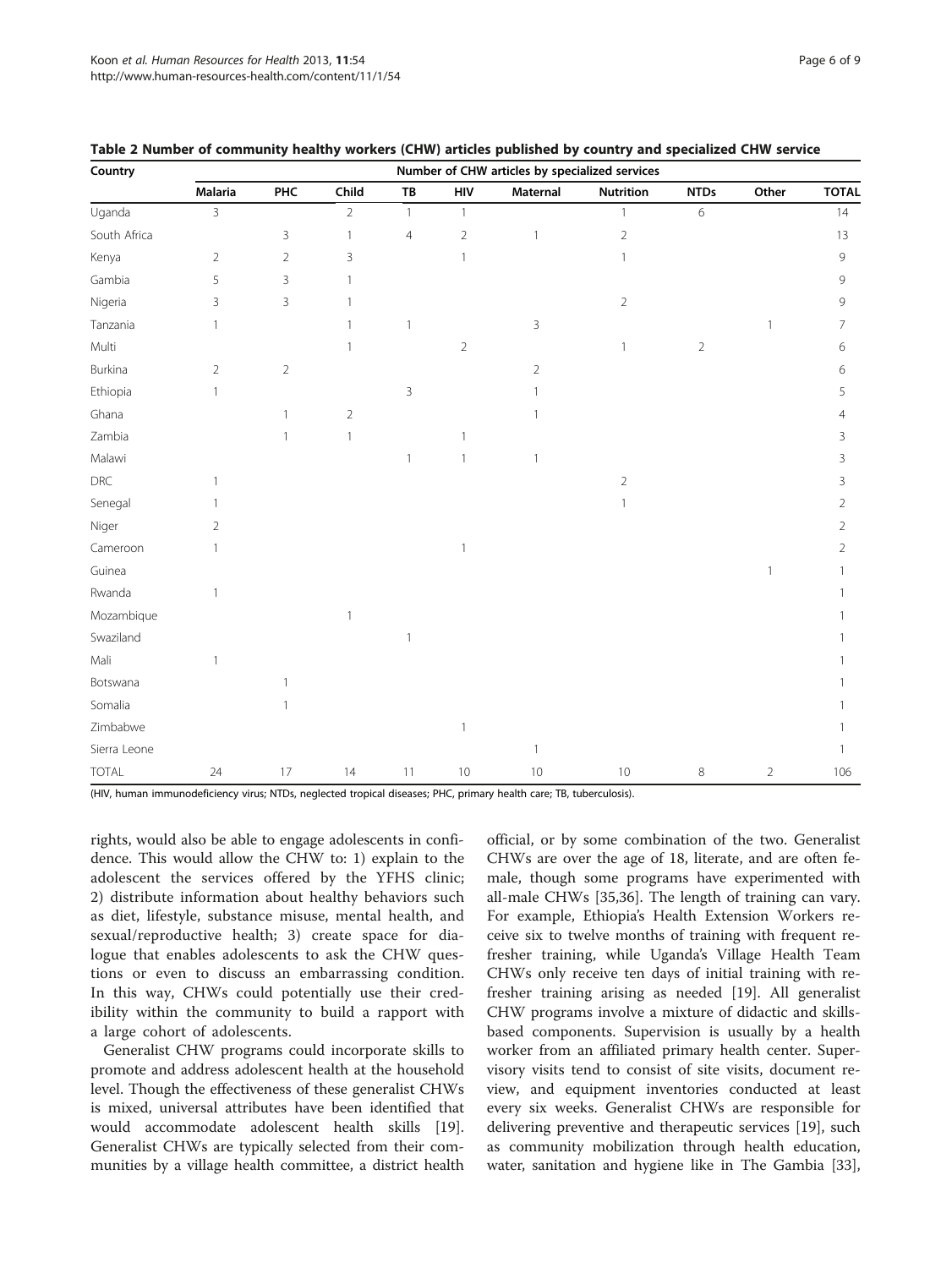or dressing wounds, treating uncomplicated cases of childhood diarrhea and malaria, and referring acute conditions to local health facilities as in Burkina Faso [\[36](#page-8-0)]. Almost all generalist CHWs are loosely connected to a primary health facility/post, but most of their time is spent moving from house-to-house or organizing community events. In some programs, like Ethiopia's Health Extension Program, generalist CHWs are salaried, fully recognized members of the health workforce, whereas in many other programs, they are volunteers accountable only to members of the community in which they serve [\[19\]](#page-7-0).

Alternatively, specialist CHW models suggest that strategies to develop a new cadre of CHW devoted exclusively to YFHS may warrant consideration. Also, the findings indicate that the number of articles reporting specialized CHWs for malaria is higher in comparison to other conditions, which may be reflective of health systems in sub-Saharan Africa. There is, however, considerable variation across the different types of specialist CHWs reviewed. Consequently, it may be useful to focus on one type of specialist CHW, such as that of the nutrition CHW. The recruitment criteria and profile of specialist CHWs in nutrition programs is typically the same as for the generalist CHWs mentioned above. In nutrition programs, training occurs via a similar mix of didactic and practical components, but on average, training time periods are shorter, from three to four days for community volunteers in the Democratic Republic of the Congo [[37\]](#page-8-0) and Nigeria [\[38\]](#page-8-0), to over one month for 'mother mentors' in South Africa [\[39\]](#page-8-0). The primary difference between specialist nutrition CHWs and generalist CHWs is the scope and quantity of tasks they are expected to execute. Nutrition CHWs can focus on preventive practices such as breastfeeding counselling, child growth surveillance, malnutrition screening, dietary advice, family resource management [[40](#page-8-0)], health education seminars, community gardening demonstrations [\[41](#page-8-0)], promotion of health-seeking behavior for pregnant women, and coordinating referrals to other healthcare providers [\[42](#page-8-0)]. Although, like generalist CHWs, some specialist programs build upon the initial contact with the health system to provide social services that indirectly affect health. For example, in South Africa, 'mother mentors' provided referrals for mental health issues, partner abuse, or legal problems as well as ensuring that mothers were utilizing social entitlement programs, understood nutrition and hygiene, and that their children had received up-to-date immunizations and recent deworming treatment [\[39\]](#page-8-0). These additional services might be offered in an attempt to increase the credibility of specialist CHWs, who tend to focus on the less visible preventive and promotive, as opposed to curative, aspects of community health. Despite these occasionally broader nutrition programs, specialist CHWs are commonly supervised, usually once a month, to support the delivery of a core set of nutrition skills. Supervision occurs in much the same way as for generalist CHWs. However unlike generalists, nutrition and other specialized CHWs are rarely paid and are often considered peripheral to the health workforce [\[19](#page-7-0)].

While both generalist and specialist CHWs are possible avenues for strengthening the delivery of YFHS, there is not enough evidence to support one approach over the other. To the best of our knowledge, no study has looked at the comparative effectiveness between generalist and specialist CHWs. For either approach to prove viable for delivering adolescent health services in sub-Saharan Africa, a sizable degree of experimentation should occur. Thus, the decision to add adolescent health skills to existing generalist CHWs or to create a new cadre of specialist adolescent CHWs is likely to depend on contextspecific features of health systems such as administrative capacity, cost, and political support. How these programs are implemented should form an important line of research and findings could be embedded into decisionmaking processes [[43](#page-8-0)]. In this way, a body of evidence will emerge to support the adoption of either generalist or specialist CHWs to strengthen YFHS in sub-Saharan Africa.

# Limitations

There are five limitations to this study. First, we attempted to simultaneously conduct a literature review on CHWs in sub-Saharan Africa while examining the concept of 'generalist' and 'specialist' CHWs for the delivery of adolescent health services. This posed difficulties for a review article with limited space considerations. For example, important questions about the pros and cons of generalist and specialist CHWs remain unanswered. Second, the analytical value of the review was limited by the scarcity of data on the subject. Third, the publication of multiple trials within the same study led to overrepresentation in the literature. For example, several papers were found which corresponded to productive research groups for malaria in The Gambia and neglected tropical diseases in Uganda. Fourth, our search criteria excluded non-English language abstracts, which could have biased the research towards CHW programs in English-speaking countries. Fifth, YFHS, as conceived in the WHO framework, describes qualities that acceptable adolescent services should possess, as opposed to strategies for delivering them. Like others [[18](#page-7-0)], we argue that YFHS is being used to guide service delivery, but the extent to which this is an effective approach in LMICs or consistent with WHO's intentions is unclear from the literature.

# Conclusions

This paper raises several important considerations for researchers, health workers, and decision-makers about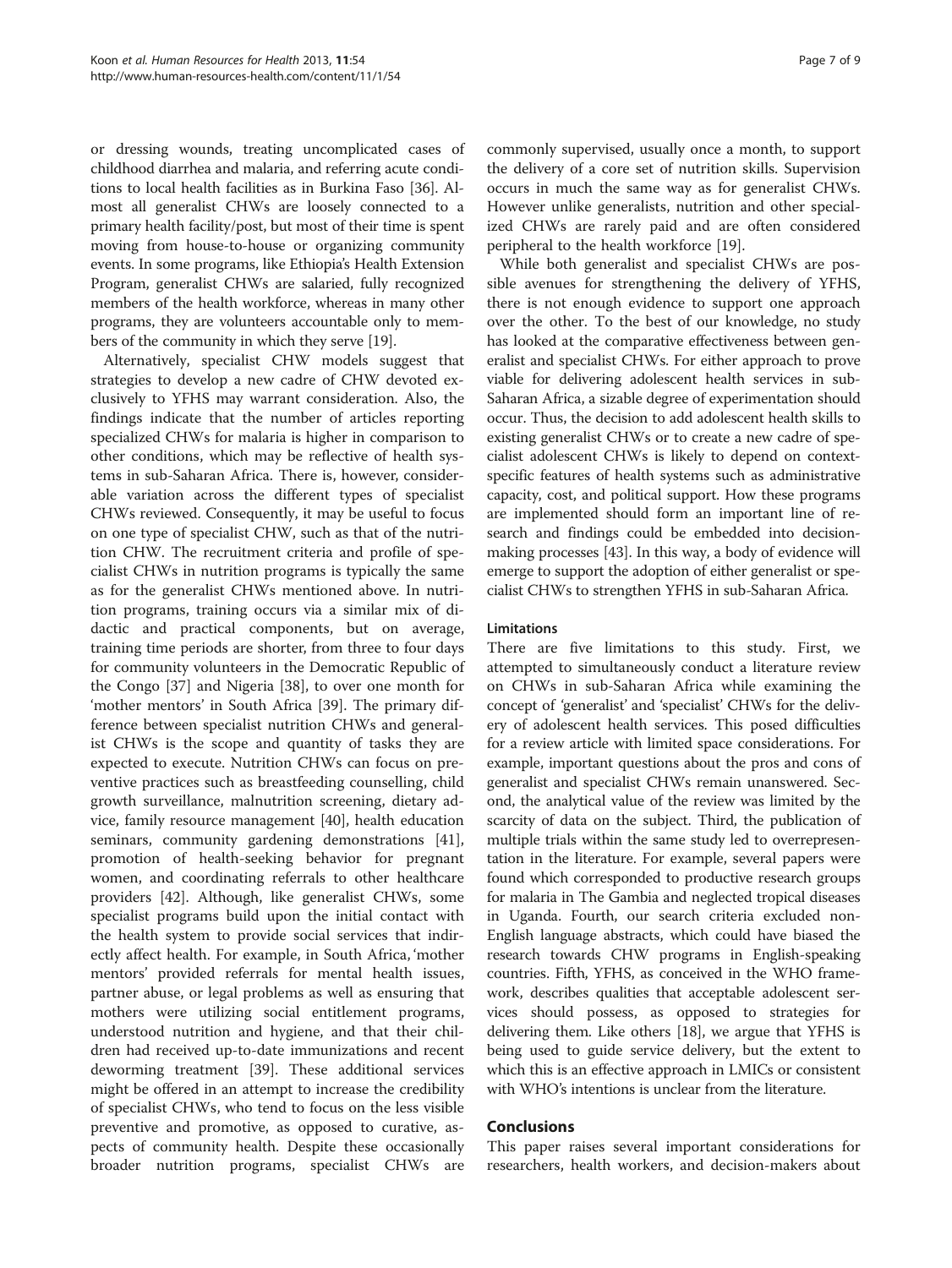<span id="page-7-0"></span>delivering adolescent health services in sub-Saharan Africa. First, if YFHS is to be successful in improving the health and well-being of adolescents in sub-Saharan Africa, innovative approaches to service delivery and outreach, such as those related to CHWs, need to be explored. Second, the quantity and quality of research on CHW programs needs to be increased if this approach is to provide a meaningful contribution to adolescent health services in particular and primary healthcare more broadly in LMICs. In particular, more research is needed on: (i) the characteristics and training of CHWs that may improve the trust relationship, counter stigmatization, and improve effectiveness of the adolescent CHWs, and (ii) rigorous process evaluations that include economic costing data to establish the comparative effectiveness of either generalist or specialist CHW models of adolescent service delivery. Third, decisionmakers should partner with academic institutions and engage in existing knowledge translation platforms to ensure that evidence on CHWs and adolescent health is incorporated into the policy process. Finally, if adolescent health services are to be provided at the household level, supportive supervisory structures should be installed to ensure that either generalist or specialist CHWs receive an adequate level of support and are incorporated as formal members of the health workforce.

# Additional file

[Additional file 1:](http://www.biomedcentral.com/content/supplementary/1478-4491-11-54-S1.docx) The Youth Friendly Health Services framework [1].

### Abbreviations

AFHS: Adolescent Friendly Health Services; CHW: Community health worker; HIV: Human immunodeficiency virus; LMIC: Low- and middle-income country; MDG: Millennium Development Goals; NGO: Non-governmental organization; NTD: Neglected tropical disease; PHC: Primary healthcare; RCT: Randomized controlled trial; TB: Tuberculosis; UN: United Nations; WHO: World Health Organization; YFHS: Youth Friendly Health Services.

#### Competing interests

The authors declare that they have no competing interests.

#### Authors' contributions

ADK conceptualized the study and wrote the manuscript. SAN and JG conceptualized the study and commented on multiple drafts of the manuscript. ADK, JG, and SAN have read and approve of the final version.

#### Acknowledgements

The review was supported by the UK MRC/DfID African Research Leader Scheme to Professor Shane Norris.

#### Author details

<sup>1</sup>MRC/Wits Developmental Pathways for Health Research Unit, University of the Witwatersrand, Johannesburg, South Africa. <sup>2</sup>Department of Global Health and Development, London School of Hygiene and Tropical Medicine, 15-17 Tavistock Place, London WC1H 9SH, UK. <sup>3</sup>Center for Health Policy, University of the Witwatersrand, Johannesburg, South Africa. <sup>4</sup>Department of Pediatrics, University of Cambridge, Cambridge, UK.

# Received: 16 January 2013 Accepted: 15 October 2013 Published: 26 October 2013

# References

- 1. WHO: Adolescent Friendly Health Services: An Agenda for Change. Geneva. Switzerland: World Health Organization; 2002.
- Sawyer SM, Afifi RA, Bearinger LH, Blakemore SJ, Dick B, Ezeh AC, Patton GC: Adolescence: a foundation for future health. Lancet 2012, 379(9826):1630–1640.
- 3. Viner RM, Ozer EM, Denny S, Marmot M, Resnick M, Fatusi A, Currie C: Adolescence and the social determinants of health. Lancet 2012, 379(9826):1641–1652.
- 4. Gore FM, Bloem PJ, Patton GC, Ferguson J, Joseph V, Coffey C, Sawyer SM, Mathers CD: Global burden of disease in young people aged 10 to 24 years: a systematic analysis. Lancet 2011, 377(9783):2093–2102.
- Patton GC, Coffey C, Sawyer SM, Viner RM, Haller DM, Vos T, Ferguson J, Mathers CD: Global patterns of mortality in young people: a systematic analysis of population health data. Lancet 2009, 374(9693):881–892.
- 6. Patton GC, Coffey C, Cappa C, Currie D, Riley L, Gore F, Degenhardt L, Richardson D, Astone N, Sangowawa AO, et al: Health of the world's adolescents: a synthesis of internationally comparable data. Lancet 2012, 379(9826):1665–1675.
- 7. WHO-AFRO: Child and Adolescent Annual Report, 2010. Geneva, Switzerland: World Health Organization; 2010.
- 8. Walker Z, Townsend J, Oakley L, Donovan C, Smith H, Hurst Z, Bell J, Marshall S: Health promotion for adolescents in primary care: randomized controlled trial. BMJ 2002, 325(7363):524.
- 9. Pathfinder International: Integrating youth-friendly sexual and reproductive health services in public health facilities: a success story and lessons learned in Tanzania. Watertown, MA: African Youth Alliance; 2005.
- 10. Magnani RJ, Gaffikin L, de Aquino EM, Seiber EE, Almeida MC, Lipovsek V: Impact of an integrated adolescent reproductive health program in Brazil. Stud Fam Plann 2001, 32(3):230–243.
- 11. Renju JR, Andrew B, Medard L, Kishamawe C, Kimaryo M, Changalucha J, Obasi A: Scaling up adolescent sexual and reproductive health interventions through existing government systems? A detailed process evaluation of a school-based intervention in Mwanza region in the northwest of Tanzania. J Adolesc Health 2010, 48(1):79–86.
- 12. Brady M: Taking Programs for Vulnerable Adolescents to Scale: Experiences, Insights, and Evidence, Transitions to Adulthood Briefs Series. Population Council; 2011.
- 13. Smith J, Colvin C: Getting to scale in young adult reproductive health programs, FOCUS on Young Adults Tool Series. Pathfinder International; 2000.
- 14. Napierala Mavedzenge SM, Doyle AM, Ross DA: HIV prevention in young people in sub-Saharan Africa: a systematic review. J Adolesc Health 2011, 49(6):568–586.
- 15. Dick B, Ferguson BJ, Chandra-Mouli V, Brabin L, Chatterjee S, Ross D: Review of the evidence for interventions to increase young people's use of health services in developing countries. In Preventing HIV/AIDS in Young People: A Systematic Review of the Evidence from Developing Countries. Geneva, Switzerland: World Health Organization; 2006.
- 16. Chen L, Evans T, Anand S, Boufford JI, Brown H, Chowdhury M, Cueto M, Dare L, Dussault G, Elzinga G, et al: Human resources for health: overcoming the crisis. Lancet 2004, 364(9449):1984–1990.
- 17. Lehmann U, Sanders D: Community health workers: what do we know about them?. Geneva, Switzerland: World Health Organization; 2007.
- 18. Tylee A, Haller DM, Graham T, Churchill R, Sanci LA: Youth-friendly primarycare services: how are we doing and what more needs to be done? Lancet 2007, 369(9572):1565–1573.
- 19. Bhutta Z, Lassi Z, George P, Huicho L: Global experience of community health workers for delivery of health related Millennium Development Goals: a systematic review, country case studies, and recommendations for integration into national health systems. Geneva, Switzerland: Global Health Workforce Alliance, World Health Organization; 2010.
- 20. Haines A, Sanders D, Lehmann U, Rowe AK, Lawn JE, Jan S, Walker DG, Bhutta Z: Achieving child survival goals: potential contribution of community health workers. Lancet 2007, 369(9579):2121–2131.
- 21. Christopher JB, Le May A, Lewin S, Ross DA: Thirty years after Alma-Ata: a systematic review of the impact of community health workers delivering curative interventions against malaria, pneumonia and diarrhea on child mortality and morbidity in sub-Saharan Africa. Hum Resour Health 2011, 9(1):27.
- 22. Lewin S, Munabi-Babigumira S, Glenton C, Daniels K, Bosch-Capblanch X, van Wyk BE, Odgaard-Jensen J, Johansen M, Aja GN, Zwarenstein M, et al: